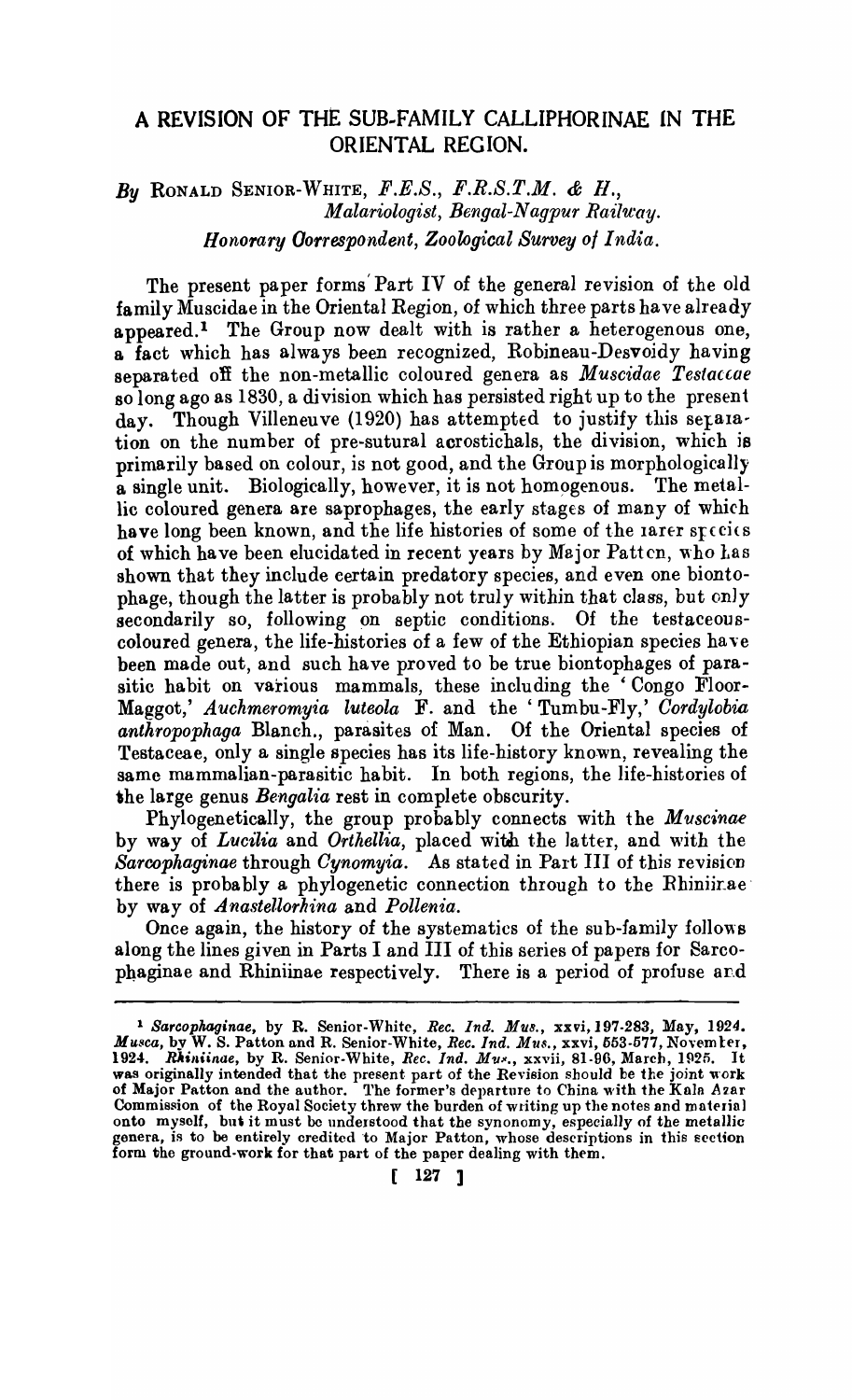confused description, again terminating with Bigot in 1887, and, thereafter, a gap of twenty-six years, until Bezzi in 1913 first attempted to revise the Oriental species of the genus *Bengalia..* The first general revision of the 1'estaceae of the World, by de Surcouf, seems to have been nearly ready for press in the followlng year, but. the outbreak of the World War deferred its publication until 1920. From 1921 to date a series of preparatory papers by Major Patton and the author have appeared, of which the present publication is the logical outcome. In the course of their studies the author believes that Major Patton and himself have had access to all the material available in at least the British collections in the East, and to older material, including many of the types, in the museums of Europe. None the less, many old names of Walker and Bigot still require synonymizing, and the completion of the synonomy will have to wait for the catalogue which will form the final part of the revision.

As nearly every species has been treated of by Major Patton or myself during recent years, in easily accessible journals, all in one language, it has not been considered necessary to repeat descriptions in full here, only a few species which have been inaccessibly or poorly described are now re-described in full. For the remainder, references to good descriptions and figures are given, but most of the noticeable characters have been made use of in drawing up the 'specific keys.

Location of a species in the sub-family can be accomplished with the aid of the composite table on\_ page 219 of Part I of this series.

| 1. & Sub-holoptic, or frons distinctly narrowed            |                                      |          |                      | 2                   |
|------------------------------------------------------------|--------------------------------------|----------|----------------------|---------------------|
| of Broadly dichoptic, as in 9                              |                                      |          |                      | Bengalia R.-D.      |
| 2. Sterno-pleurals 2:1                                     |                                      | . .      |                      | 3                   |
| Sterno-pleurals 1:1                                        |                                      |          |                      |                     |
| 3. Vein III above bristly on node only                     |                                      |          |                      |                     |
| Vein III above bristly half-way to anterior cross-vein     |                                      |          |                      | 6                   |
| 4. Eyes'bare $\ldots$                                      |                                      |          |                      | 5                   |
| Eyes hairy                                                 |                                      |          |                      | Paradichosia S.-W.  |
| 5. Facial ridges bristly for two-thirds distance to lunule |                                      |          | $\ddot{\phantom{a}}$ | Calliphora R.-D.    |
| Facial ridges with only a few hairs above vibrissae        |                                      |          |                      | Paratricyclea Vill. |
| 6. Posterior acrostichals 2 or 3 $\sim$                    |                                      |          |                      | Lucilia R.-D.       |
| Posterior acrostichals one only                            |                                      | . .      |                      | Phumosia R.-D.      |
| 7. Pre-sutural acrostichals present                        |                                      |          |                      | 8                   |
| Pre-sutural acrostichals merged in general pubescence      |                                      |          |                      | Chryscmyia R.-D.    |
| 8. Two                                                     | weak presutural acrostichals. Arista | strongly |                      |                     |
| biplumose                                                  |                                      |          |                      | Caiusa Surc.        |
| Always two and often three stronger presutural acrosti-    |                                      |          |                      |                     |
| chals.                                                     | Arista bare on lower side            |          |                      | Booponus Aldr.      |

## Calliphora Robineau-Desvoidy.

? *Mufetia* R.-D. ; *Myia* Rond.; *Mya* Rond.; *Somotnyia* Rond. ; *Somomya* Rond.

 $\mathcal{A}$  Frons greatly narrowed,  $\varphi$  frons broad. Verticals strong, crossed. no outer pair in  $\mathcal{J}$ , a strong pair in  $\varphi$ , also a weak post-vertical.  $\varphi$  with fronto-orbitals. Arista long plumose. Acrostichals 2-3. Dorsccentrals 3:3. Humerals 4. Posthumerals 2. Notopleurals 2. Supraalars 4. Post-alars 2. Sternopleurals 2:1. Scutellars 10 marginal, 2 disca!. Vein I bare basally. Vein III bristly on node only.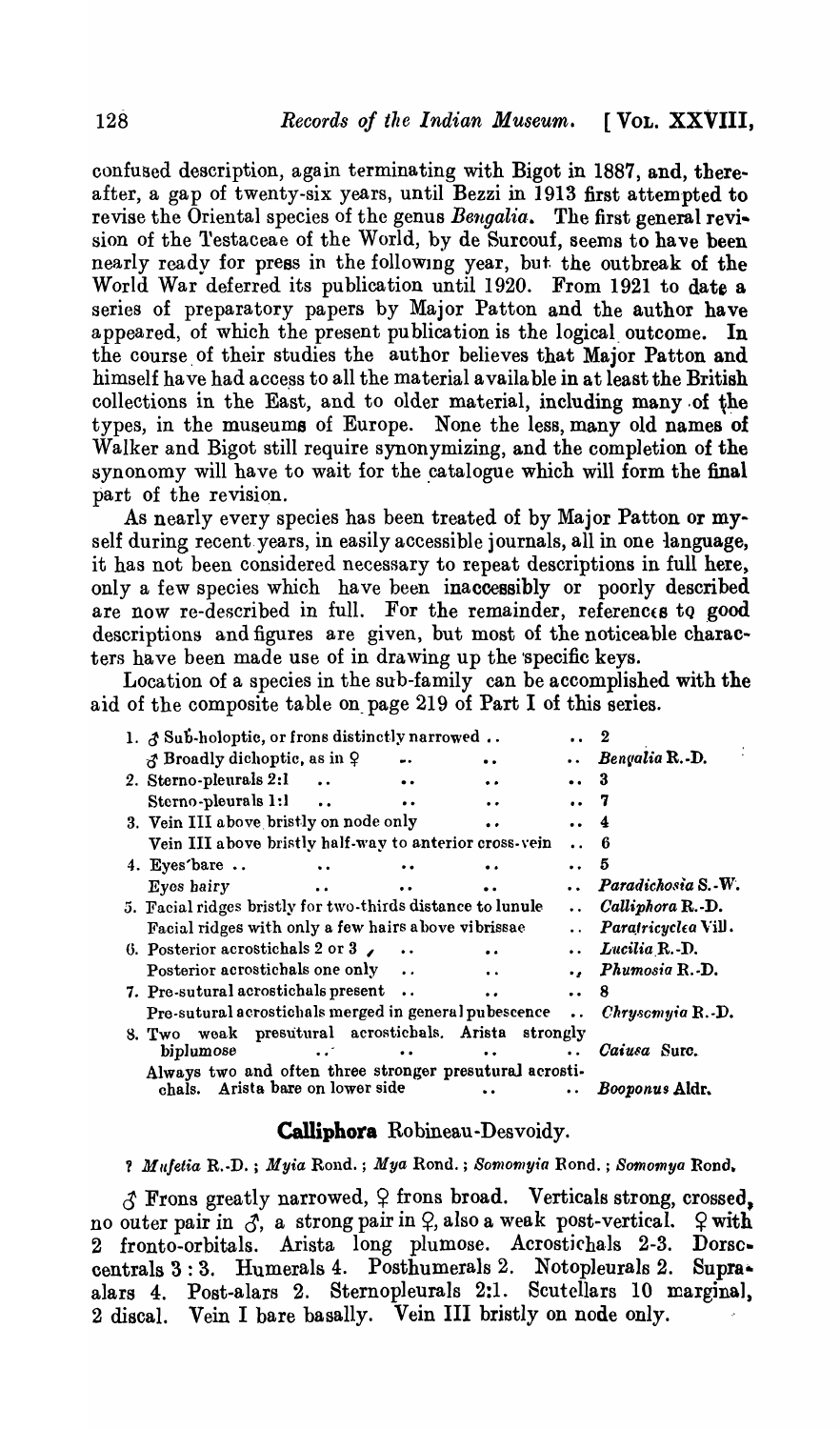*Key to the Oriental species of* CALLIPHORA.

| 1. Cheeks black<br>$^{\bullet\bullet}$ | $\bullet$               |                          | $\cdots$ 2 |                        |
|----------------------------------------|-------------------------|--------------------------|------------|------------------------|
| Cheeks yellowish-red                   | $\bullet\bullet$        | $\cdot$ .                |            | erythrocephala Meig.   |
| 2. Hairs on cheeks reddish             | $\bullet \cdot \bullet$ | $\bullet$                |            | <i>romitoria</i> Linn. |
| Hairs on cheeks black                  | $\bullet\bullet$        | $\overline{\phantom{a}}$ |            | $\ldots$ aucta Wik.    |
|                                        |                         |                          |            |                        |

### **Calliphora vomitoria** Linnacus.

 $M$ usca affinis Macq. ; *Calliphora antarctica* Scbin. ; *Calliphora brunnitarlis* R.-D. ; *Calliphora capensis* B. & Bg. ; *M'ltsca carnllria* &-op. ; *Musca earn aria ccerulea*  deGeer; *J.llu8ca carnivora* Fh.; *Calliphora croceipalpis* Jat'nn.; *Calliphora eruthrocephala* l\laC(i. *nec* :U(>i~. ; *Calliphora? fulvibarbis* R.·D. ; *Calliphora lo(wi*  Enderl.; *J1I'lf,8ca obscura* Esch.; *Calliphora 'vicaria* S('hin.

*Head:* face blackish, white shimmering, with pale. yellowish-red reflections on the jowls, often reaching to the epistome. Cheeks black, thickly covered below with foxy-red hairs. Antennae blackish-brown, third segment basally reddish-yellow, white shimmering above. Palpi reddish-yellow.  $\varphi$  frons very broad, as is also the black or brownishred frontal stripe. Parafrons grey shimmering. *Thorax* blackish blue, with slaty-blue reflections and four black, not very distinct stripes. Abdomen with white and slaty-blue reflections, first segment with a narrow, blackish, posterior band and a median stripe. Legs black. Wings very pale greyish. Squamae blackish, white margined. Long.  $10 \text{ mm}$ .

Only recorded within the Oriental Region from the Simla District.

#### **Calliphora erythrocephala** Meigen.

*Calliphora insidiosa R.-D.*; *Musca lilaea* Wlk.; *Calliphora littoralis R.-D.*; *Calliphora monspeZiaca* R .. D.; *Calliphora mU8ca* R.·D.; *Oalliphora ?lana* R. ·D. ; *Calliphora scutellata* Macq.; *Calliphora spitzbergensis* R.-D.; *Calliphora vicina* R.-D.; *Musca vomitoria minimus* Harr.; *Volucella vomitoria* Fb.; Musca vomi. *toria aueit., nee* Linn.

Very like *vomitoria,* from which it separates only on the ·wholly yellowish-red face, and the broader frons in the  $\delta$ . Generally, it is more pollinose, and has a lighter appearance. Every other detail, including size, as in the preceding species.

Apparently enters the Oriental Region rather further than the preceding species. Though only recorded from the Simla District, I have seen numerous specimens from Cherat, N.-W. F. P. (Casling).

#### **Calliphora aueta** Walker.

*Head:* frons and face black, the latter with some greyish pollen. Parafrons and parafacials black, with a few shining, whitish flecks at intervals, against the eye margins. Antennae black, base of third segment brown. Epistomal margin yellowish. Palpi orange. Genae black, with black hairs. Thorax very dark blue, almost black, with some greyish-white pollen, mainly anteriorly, but only visible in certain lights. *Abdomen* very dark, shining, metallic blue, more distinctly so than the thorax. No distinct darker bands to segments. *Legs* black throughout. *Wings* grey, slightly infuscated in costal cell. Long. 10mm.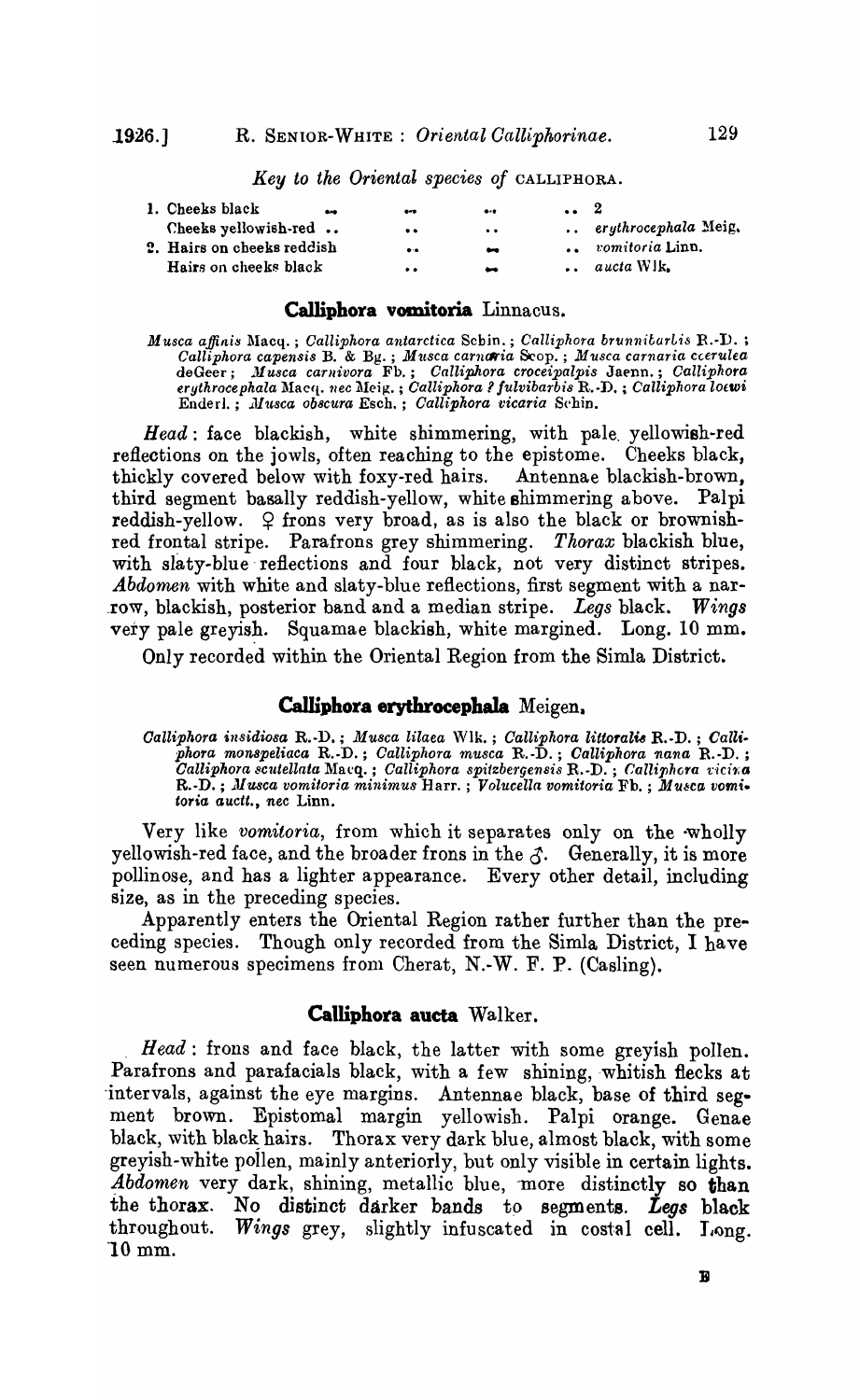Found throughout the Himalaya from Kashmir eastwards, and at high elevations (over 5,000 ft.), in the Khasia Hills.

It will thus be seen that this genus hardly enters the Oriental Region proper, being confined to high elevations on its northern boundary with the Palaearctic.

## Lucilia Robineau-Desvoidy.

*Phaenicia* R.-D. ; *Paralucilia* (p. p.) B. &. Bg. ; *Somomyia* Rond.

 $\delta$  Frons more or less narrowed.  $\varphi$  frons more or less wide, with inner and outer verticals and three fronto-orbitals. Arista long plumose. Acrostichals 2:2-3. Dorso-centrals 3:3. Humerals 3-4. Post-humerals 1. Presutural 1. Notopleurals 2. Intra-alars 2. Supra-alars 3, (large). Post-alars 3, (one small). Scutellars  $10$  marginal and  $2$  discal. Sternopleurals 2:1. Radius basally not ciliate above. First section of vein III bristly for half its length above and below.

#### *Key to the Oriental species of* L UOILIA.

| 1. Two posterior acrostichals                                                                                                 |                      |                      |                      | - 2                             |
|-------------------------------------------------------------------------------------------------------------------------------|----------------------|----------------------|----------------------|---------------------------------|
| Three posterior acrostichals                                                                                                  | $\ddot{\bullet}$     | $\ddot{\bullet}$     | $\bullet$ $\bullet$  | б                               |
| 2. Antennae black or very dark orange                                                                                         |                      | $\bullet$ .          |                      | -3                              |
| Antennae bright orange                                                                                                        |                      | $\bullet$            |                      | pulchra Wied.                   |
| 3. $\delta$ frons sub-holoptic.                                                                                               |                      |                      |                      |                                 |
| $\delta$ frons $\frac{1}{2}$ or more of head-width. Abdomen unbanded,<br>first segment black                                  |                      | $\bullet$ $\bullet$  |                      | coerulea Wied.                  |
| 4. Purplish-blue species. Abdomen unbanded                                                                                    |                      |                      |                      | $\ldots$ inducta Wlk.           |
| Green species with much white pollen. Abdomen dis-<br>tinctly banded                                                          | $\sim$ $\sim$ $\sim$ | $\ddot{\phantom{a}}$ | $\ddot{\phantom{a}}$ | albopilosa sp. nov.             |
| 5. Third antennal segment $2-2\frac{1}{2}$ times length of second<br>Third antennal segment at least 3 times length of second |                      |                      | $\bullet$ $\bullet$  | cuprina Wied.<br>sericata Meig. |
|                                                                                                                               |                      |                      |                      |                                 |

## **Lucilia coerulea** Wiedemann.

Lucilia ballardi Patt.; Lucilia flavipennis Macy.; Musca metilia Wlk.

For description see Patton (1922D) and (1922E, tab. lxiii, fig. 10), as *ballardi.* Known from Nepal, South India, Ceylon and Java.

### Lucilia pulchra Wiedemann.

*Somomyia coeruleolimoata* Big.; *Somomyia pagodina* Big.; *L'Ucilia phdlia* lVlk.; Lucili<sub>'</sub> ruficornis Macq.

For description see Patton (1922D) and (1922E, tab. lxiii, fig. 9). Known from Bihar and Southern India, and from Java.

## Lucilia inducta Walker.

Lucilia craggi Patt.; *Somomyia obesa Big.*; *Somomyia pachysoma Big.*; Lucilia *porphyrina* 'Vlk.

For description see Patton (1922A) and (1922E, tab. lxiii, fig. 8), as *craggi.* Known from the Himalaya, the Khasia Hills, Nilgiri Hills,. Ceylon, Malaya and Java.

## Lucilia albopilosa sp. nov.

*Head*:  $\delta$  sub-holoptic;  $\varphi$  frons about  $\frac{1}{4}$  head-width. Front black, face greyish. Parafrons and parafacia broad, silvery. Epistomal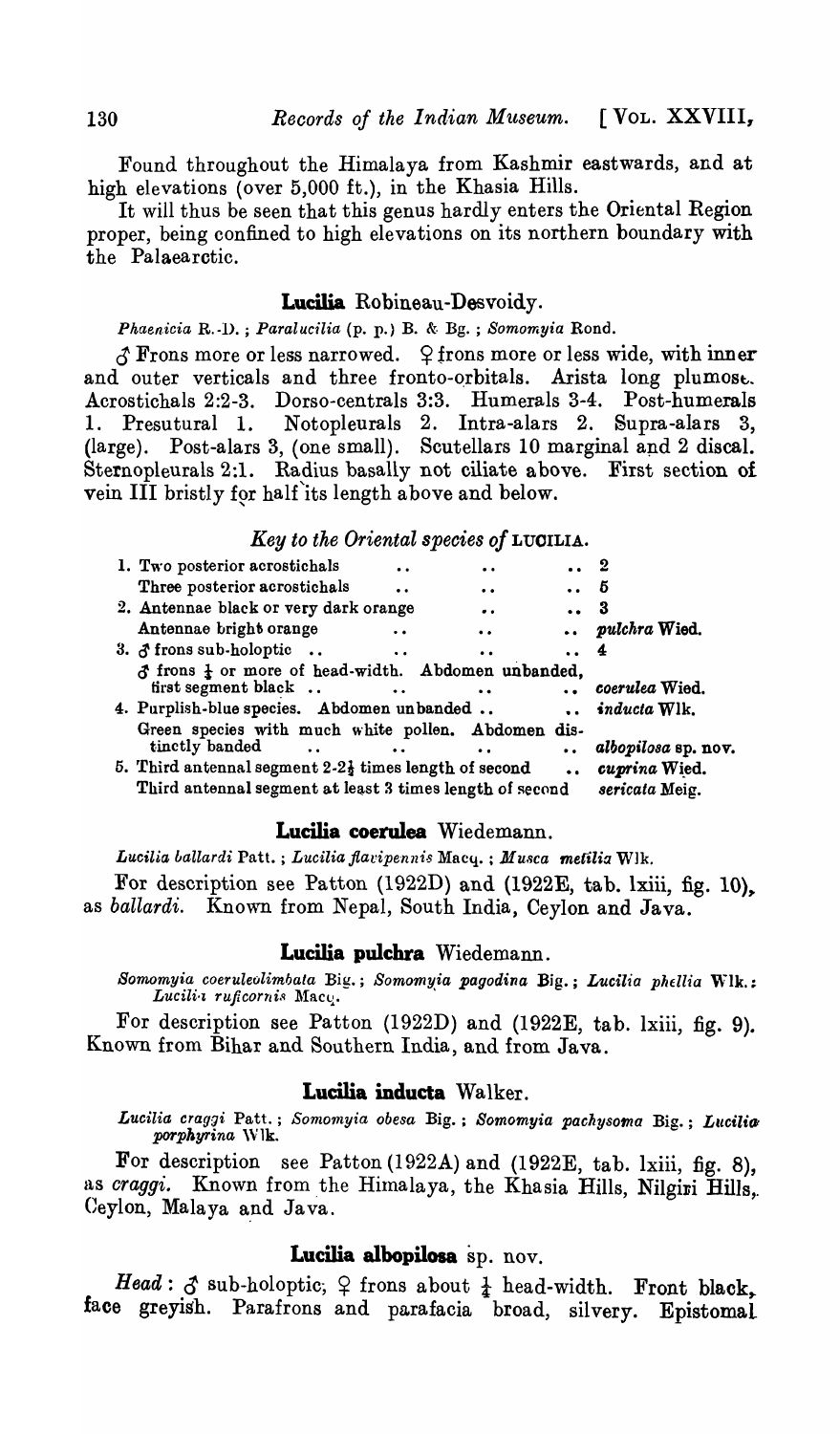margins duliluteous. Antennae brown. Palpi orange. Occipital margin broad, silvery. *Thorax* green, thickly covered with white pile. *Abdomen*  greenish-coppery, occasionally with a bluish tinge. First segment black. Margins of other segments distinctly, though not broadly blue.



Lucilia albopilosa, sp. nov. & genitalia.

black banded. Legs black. Wings grey, costal margin slightly infuscated. Long. 6-9 mm. Type  $\delta$  and  $\Omega$  from Suduganga, Matale, Ceylon, 15-vi-20 and 28-vi-18, in Author's collection., Co-types in Major Patton's collection. .

Known from Gauhati, North Bihar, Kallar (foot of Nilgiris), and Ceylon su bmontane zone.

It is improbable that this common species has escaped prior description, but neither I nor Major Patton have so far been able to identify it with any of the earlier descriptions or types.

#### **Lucilia sericata** Meigen.

Lucilia brunnicornis Macy.; Lucilia caeruleiviridis Macq.; Musca caerulescen8 l\feif:.!.; *Lucilia aayi* Jsenn.

Head: frons and face more or less yellowish, with silvery pruinescence.  $\delta$  front not extremely narrowed.  $\varphi$  front as broad as long, frons more than twice the width of the parafrons, which is distinctly narrower than the parafacials. Antennae black. Palpi yellow. Genal hairs black. *Thorax* green with silvery pollen. Three posterior acrostichals. *Abdomen* coppery to greenish, with silvery pruinescence. First segment darker than the others. *Legs* black. *Wings* clear, base of costa light yellowish. Long. 8-10 mm.

This Palaearctic species only enters the Oriental Region in the Kurram Valley on the North~West Frontier of India.

### **Lucilia cuprina** Wiedemann.

*Lucilia ar9yricep/lala.* l\I~.c'J' ; Mu.~ca *fuscina* Wik.; *Lucilia indica* R •• !> •• *LJ/,cili'l lencodes* }·r:lfld. ; *1Ilusca 8erenissima* Wlk. ; *Musca temperata* Wlk.

For description see Patton (1922A) and (1922E, tab. lxiii, fig. 7), as *argyricephala.* 

Known from India (general), Singapore, China, Seychelles, and throughout Africa.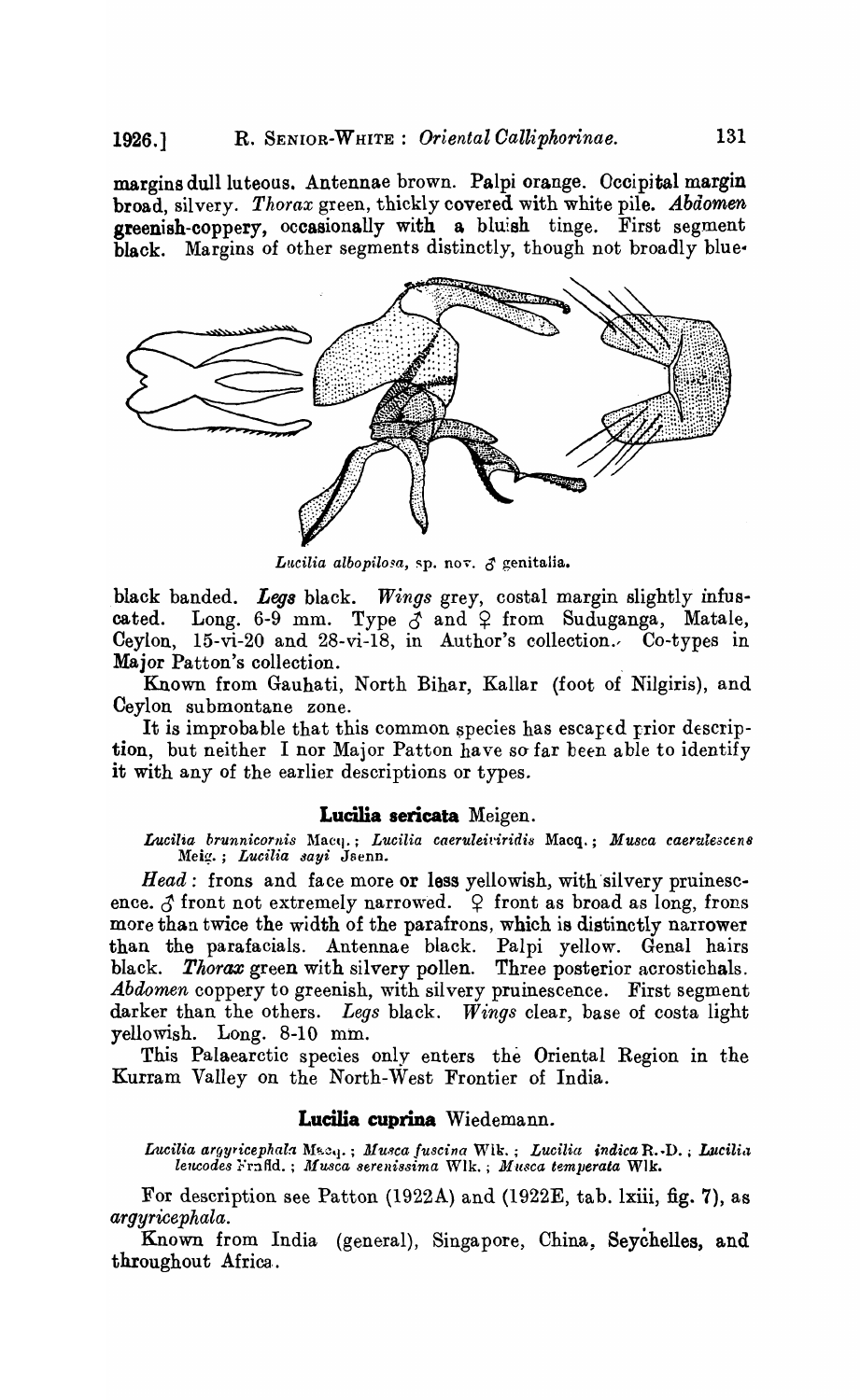### Chrysomyia Robineau-Desvoidy.

*Paracompsomyia* Hough; *Paralucilia* (p. p.) B. & Bg.; *Pycnosoma* B. & Bg.; *Psilostoma* SUTC.

 $\delta$  Frons greatly narrowed.  $\varphi$  frons wide.  $\delta$  with inner verticals only,  $\varphi$  with both pairs. Only 2 very weak fronto-orbitals in  $\varphi$ , outwardly directed, not proclinate. Arista long plumose. Acrostichals 0.1. Dorso-centrals 1: 2-3, the anterior posterior one very weak. Humerals 3. Post-humerals 1. Notopleurals 2. Supra-alars 3. Postalars 2. Sternopleurals 1:1. Scutellars 8 marginal, 2 discal. Vein I basally strongly bristled above. Vein III below bristly to cross-vein.

*Key to tke Oriental species of* CHRYSOMYIA.

| 1. Wings hyaline                                                                                                                     |                                                                                                                                                                                                                                   | $\bullet\bullet$    |                     |                  |
|--------------------------------------------------------------------------------------------------------------------------------------|-----------------------------------------------------------------------------------------------------------------------------------------------------------------------------------------------------------------------------------|---------------------|---------------------|------------------|
| Base and costa of wing infuscated                                                                                                    |                                                                                                                                                                                                                                   | $\bullet$           |                     | marginalis Wied. |
| 2. Cheeks orange                                                                                                                     |                                                                                                                                                                                                                                   | $\bullet$           |                     | 3                |
| Cheeks black                                                                                                                         | $\bullet$                                                                                                                                                                                                                         | $\bullet$           | $\cdots$ 4          |                  |
| Cheeks silvery white                                                                                                                 | $\bullet$                                                                                                                                                                                                                         | $\bullet$ $\bullet$ |                     | albiceps Wied.   |
| 3. Jeye facets all same size. 9 frontal stripe grey-brown  bezziana Villen.                                                          |                                                                                                                                                                                                                                   |                     |                     |                  |
| $\cdot$ s eye with upper facets enlarged. $\varphi$ frontal stripe red-                                                              |                                                                                                                                                                                                                                   |                     |                     |                  |
| brown<br>$\ddot{\phantom{0}}$                                                                                                        | $\mathbf{r}$ , and the contract of the contract of the contract of the contract of the contract of the contract of the contract of the contract of the contract of the contract of the contract of the contract of the contract o |                     | $\bullet$ $\bullet$ | megacephala Fb.  |
| 4. $\delta$ eyes approximated, upper facets enlarged. $\varphi$ frons<br>§ of head width. Legs black, femora normal                  |                                                                                                                                                                                                                                   |                     |                     | comorea Wlk.     |
| $\Delta$ eyes separated, all facets equal. $\Omega$ frons $\frac{1}{4}$ head-width.<br>Femora blue, dilated. J abdomen black fringed |                                                                                                                                                                                                                                   |                     |                     | villeneuvi Patt. |

#### Chrysomyia megacephala Fabricius.

*Mu.sca bat:s* Wlk. ; *Somomyia cyaneocincta* Big. ; *Lucilia cganescens* Lw. ; *Somomyia* dives Big. ; *Ohrysomyia duvaucellii* R. D. ; *Musca dux* Esch. ; Lucilia flaviceps Macq.; *Som'Jmyia pfeifferi* Big.; *.V'U8ca remuria* Wlk.; *Somomyia 8aJjranea,*  Big.

For description see Patton (1922B) and (1922E, tab. lxiii, fig. 2). Distributed generally throughout India and the Dutch East Indies. Ceylon. Chagos Archipelago. Guam. Australia. Does not occur in Africa.

#### Chrysomyia bezziana Villeneuve.

 $Pyc$ nosoma dux, auctt. nec Esch.

For description see Patton (1920) and (1922E, ta b.lxiii, figs. 1 and 12). Distributed generally throughout India and Africa. Ceylon. Philippines. This species has only once been captured in nature adult, a  $\delta$ , Calcutta, in kitchen, (Strickland), -all other specimens known have been bred from larvae.

#### Chrysomyia albiceps Wiedemann.

*£ucilia bengalensts* R.-D. ; *Musca bibula* Wied. ; *Musca elara* Wlk. ; *Musca emoda*  Wlk.; *Musca himella* Wlk.; *Somomyia nubiana* Big.; *Lucilia orientalis* Macq.; Lucilia pavonia Schin. ; *Musca putoria* Wied. ; *Calliphora rufifacies* Frogg.

For .description see Patton (1922C) and (1922E, tab. lxiii, fig. 4). In the Oriental Region it is recorded from India (general), Ceylon and Samatra. There are some slight differences between the species in this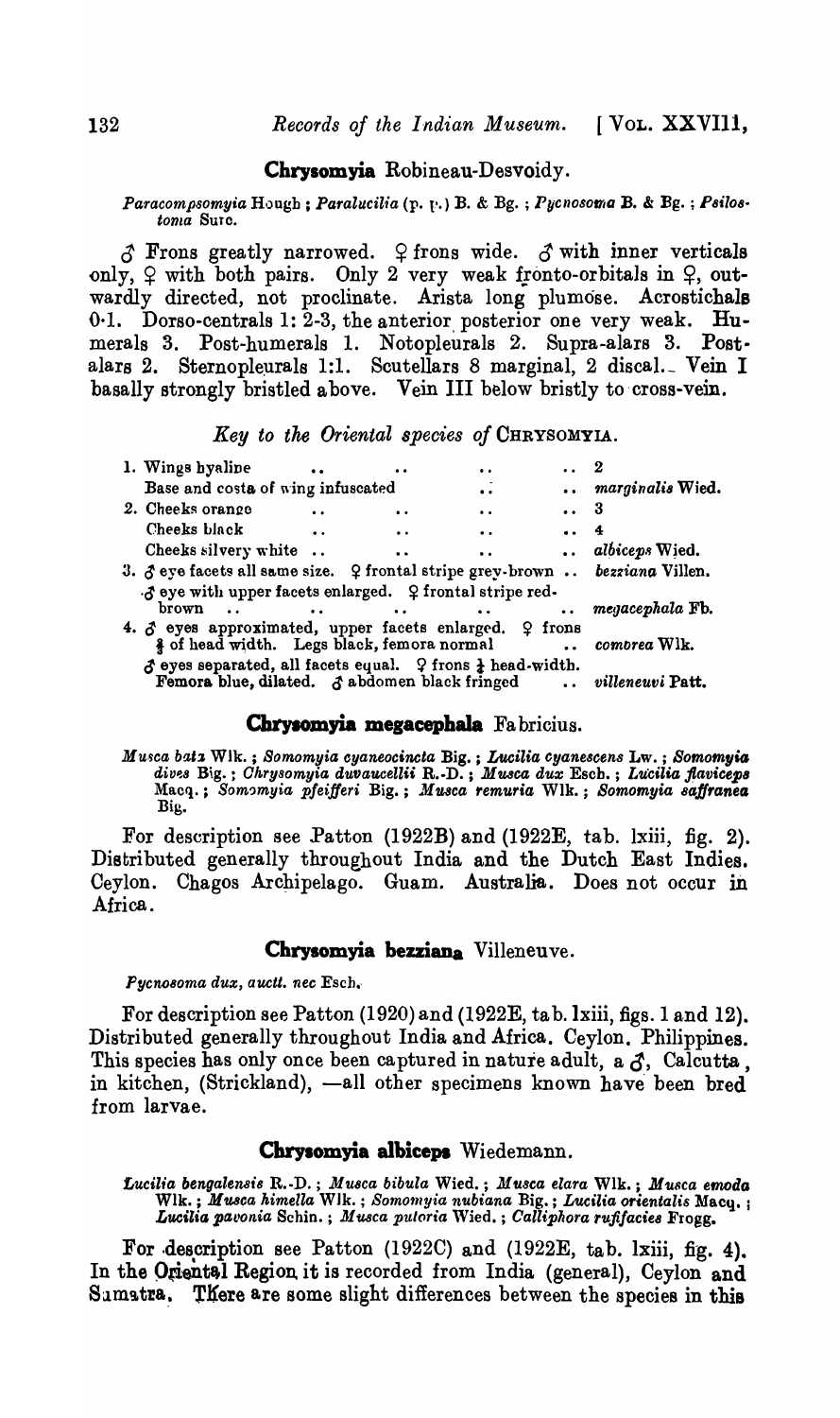Region and in Africa, which might justify the separation of the Oriental form as var. *putoria* Wied., but such distinction seems hardly necessary. It occurs generally throughout Africa, and in Australia and New Zealand.

### Chrysomyia marginalis Wiedemann.

*Oompaomyia nigripennis* Hough; *Ohrysomyia regalis* R. ·D.

I am indebted to Major E. E. Austen for the following redescription of this species.

*Head*: Eyes in  $\mathcal{S}$  meeting above, in  $\Omega$  separated by the orange frons, which is practically one-third of head in width;  $\delta$  upper eye facets enlarged. Antennae orange, arista brown. *Thorax* plum purple to metallic green, with pollinose pearl-grey transverse band on anterior and posterior borders, appearing in certain lights as a dark transverse band. *Abdomen* ground colour as thorax, basal portion of second segment and lateral patches on third and fourth segments with shimmering pollinosity; first segment, and hind borders of second and third segments usually darker than remainder of abdomen. *Legs* metallic purplish brown or black. *Wings* hyaline, with a dark brown basal patch, which is continued as a stripe along the fore border to the end of the second vein. Long. 9-13 mm.

See also Patton (1922E, tab. lxiii, fig. 6).

A widely distributed African species which has been taken at Quetta (Baluchistan), just within the boundaries of the Oriental Region. Major -Austen has also taken it at St. Vincent, Cape Verde Islands.

### **Chrysomyia combrea Walker.**

*Musca defixa Wlk.* ; *Chrysomyia nigriceps Patt.* ; *Lucilia pinguis Wlk.* 

For description see Patton  $(1922B)$  and  $(1922E, tab. Ixiii, fig. 3)$ , as *nigriceps.* Found in hill districts throughout India. Also in Malaya.

#### **Chrysomyia viIIeneuvi** Patton.

For description see Patton  $(1922C)$  and  $(1922E, \text{tab. l}xiii, \text{fig. 5}).$ Only so far recorded from Ooonoor, Nilgiri Hills.

#### **Phumosia** Robineau-Desvoidy.

*Ockromyia* B. & Bg. *nee* Macq.; *Plinthomgia* Rond.

 $\beta$  sub-holoptic,  $\varphi$  frons with 2 exterior fronto-orbitals. Sternopleurals 2 : 1 : Vein III bristly half way to anterior cross-vein. A pair of small bristles on the face just below the tips of the antennae.

#### Key to the Oriental species of PHUMOSIA.

- 1. Second abdominal segment with a median, triangular,
- blue patch. Third segment all blue dorsally •. *abdominalia* B..·D.
- 2. Second and third abdominal segments with posterior borderB only blue •. .. •. •• *anali8* Macq.

The difference between the two species is one of abdominal colour only, and it is probable that further material will show that they represent only forms of a single species.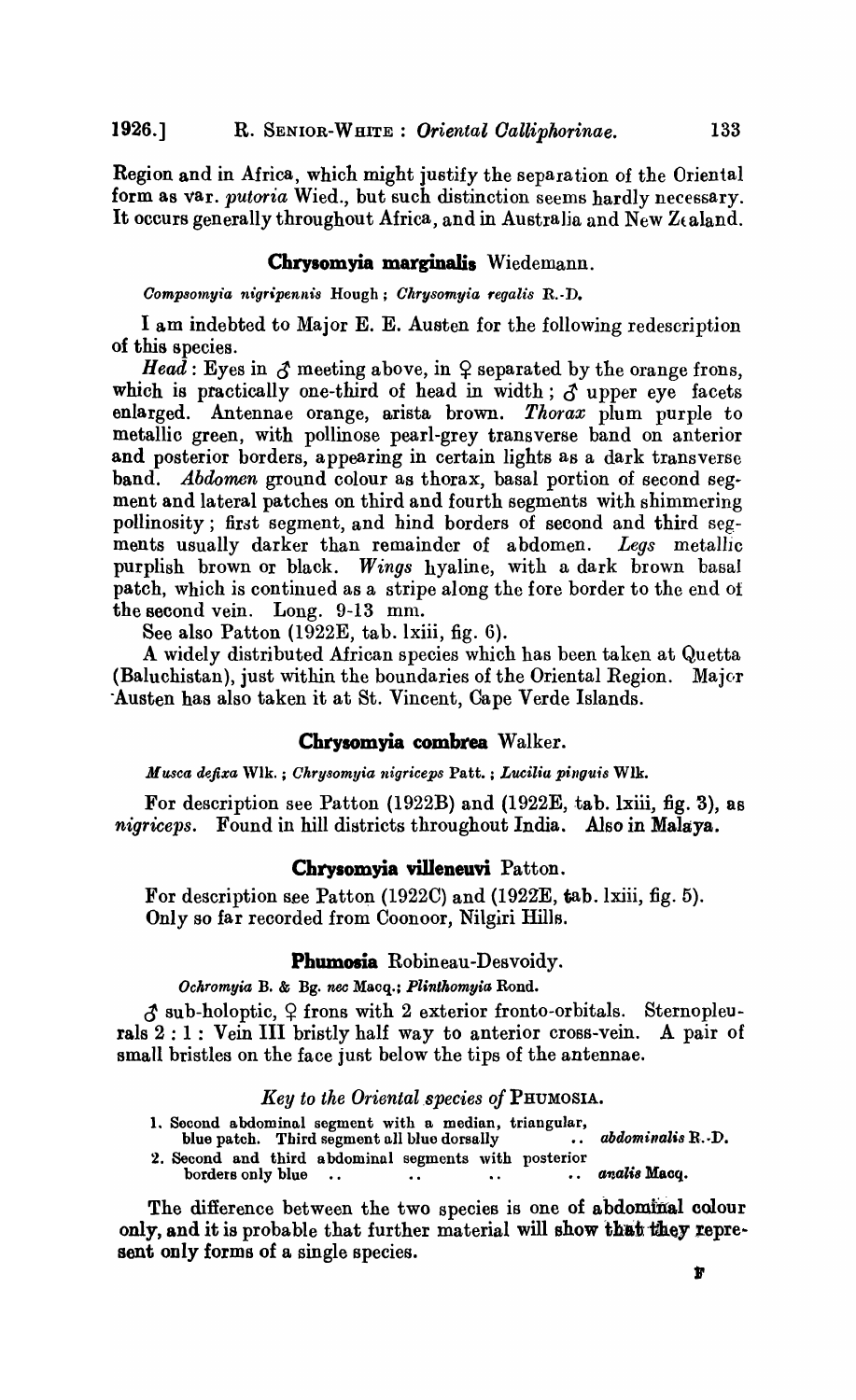## Phumosia abdominalis  $R.-D$ .

*Head*: eyes bare.  $\varphi$  frons  $\frac{3}{4}$  of an eye-width. Frontal stripe brown. Parafrontals yellowish. Antennae yellow, third segment thrice the length of second. Arista biplumose to tip. Palpi yellow, lightly claviform. Thorax yellow, with brown lines very slightly distinct from general coloration, and some black pile. Scutellum similar to mesonotum. *Abdomen* short-cordiform. First segment all yellow. Second segment yellow anteriorly, with a median triangular patch over posterior two-thirds metallic blue, which extends laterally towards the margins. Third segment blue dorsally, yellow laterally. Fourth segment blue anteriorly, sides and tip yellow. *Legs* yellow, tarsal segments darkened apically. *Wings* clear, base yellowish. Long. 9 mm.

I have not seen any specimens of this species. It is recorded from the Dutch East Indies, Philippines and Borneo.

## Phumosia anulis Macq.

*Head* and *thorax* similar to the preceding species. *Abdomen* yellow, the first and second segments indistinctly bordered with violet, the third with a narrow posterior, fourth with a narrow anterior violet border. *Legs* yellow, apical segments of tarsi brown. *Wings* yellow, costal margiu brownish, especially apically. Long. 9 mm.

Described from New Holland, but not since recorded from Australia. Known from the Philippines, the Molluccas, and Buru Island.

## Caiusa de Surcouf.

Very close to *Phumosia*, differing by the sternopleurals 1:1, and the peristomal hairs being finer and more numerous than in the former genus. The small pair of sub-antennal facial bristles is absent.

## *Key to the Oriental species of* OAIUSA.

Disc of mesonotum dark, with broad testaceous lateral margins ... .. .. .. .. *indica* Suro.<br>.. .. .. *iestacea* S.-W Disc of mesonotum all testaceous ... **...** *testacea* S.-W. Disc of mesonotum shining black, tinged bluish posteriorly *nigronitens* S.-W.

## Caiusa indica de Surcouf.

For description see Senior-White (1923A). Known from South India and Ceylon.

## Caiusa testacea Senior-White.

For description see Senior~White (1923A). Known from Ceylon and Malaya. Probably occurs in South India.

## Caiusa nigronitens Senior-White.

For description aee Seuior-White (1923B). Known only from Singapore.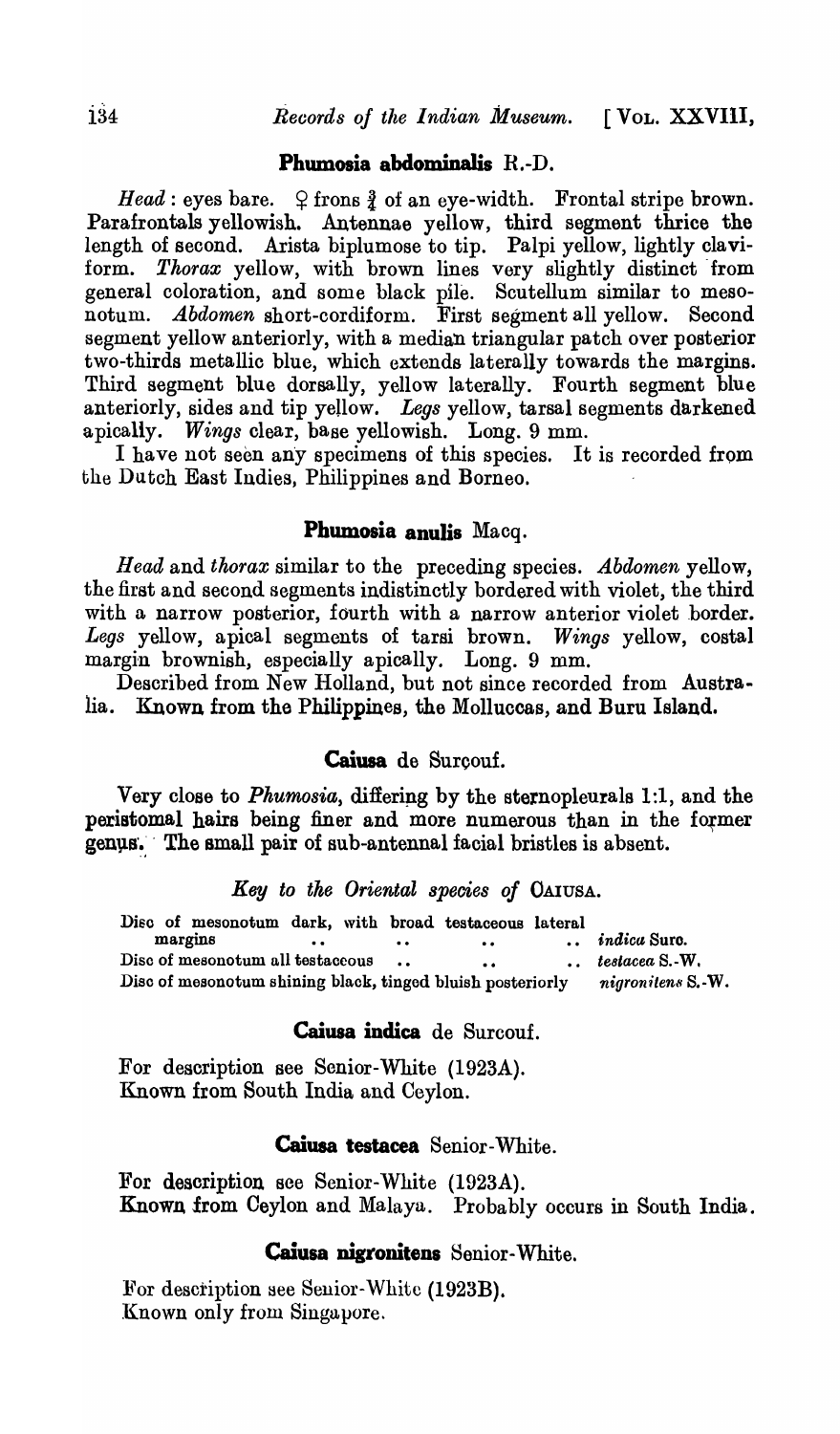#### **Paratricyclea** Villeneuve.

<sup>~</sup>with two external fronto-orbital'S'. Internal frontals commencing below the lower external fronto-orbital. One or more small, irregular, internal frontals. Arista plumose to tip. Acrostichals 1: 1-3, the posterior may be feeble or wanting. Sternopleurals 2:1. The genotype has the third vein bristly to at least half-way to cross-vein, (in  $\vec{\sigma}$  right to it), but in the Oriental species this vein is bristly on the node only. The latter have also a second weak posterior acrostichal.

#### Key to the Oriental species of PARATRICYCLEA.

1. Legs yollow. Third antonnal segment not more than thrice second ... .. .. .. thrice second •• *asiatica* S.-W. 2. Legs black. Third antennal segment fives times second toxopei sp. nov.

### **Paratricyclea asiatica** Senior-White.

For description 'sce Senior-White (1923B). Only recorded from Matheran (Western Ghats, India).

#### **Paratricyclea toxopei** ap. nov.

~. *Head:* Frontal strIpe black, deeply incised above by greyishyellow ocellar area. Parafrons and parafacia greyish. Facial bristles reaching to half length of third antennal segment, but very weak in upper part of row. Antennae dark grey, third segment very elongate. Vibrissae very strong, crossed. Palpi yellow, narrow throughout. *Thorax*  dark grey with paler whitish-grey areas. A pair of well-defined presutural black stripes between the acrostichals and dorso-centrals. Scutellum concolorous. Acrostichals 1: 3. Dorso-centrals 2:3. *Abdomen*  black and grey tesselate. Third segment with a row of very strong marginals. *Legs* black. *Wings* grey, base of costa slightly more infuscate. Third vein bristly on node only. Long. 8 mm.

Described from Buru Island, Du tch East Indies, station 9, 17·v·21, (Toxopeus). Type in author's collection. .

It is possible that the tw'o species placed in this genus may ultimately separate off as a separate genus, or that this and the next genus, *Para*dichosia, may both sink in a slightly more broadly defined *Tricyclea* Wulp, but until the World genera are far better known in this group than they are at present it seems best neither to erect more nor yet suppress any of the genera already existing.

## **Paradichosia** Senior-White.

*Head*: Eyes sparcely but distinctly pubescent,  $\beta$  eyes closely approximated. Arista plumose nearly to tip. Cheeks about one-third the height of an eye. Facial ridges bristly to level of middle of third antennal joint. Vibrissae well above mouth margin. Genal row of many bristles. Postocular row distinct on upper half of head. Palpi elongate claviform. Proboscis somewhat elongate, haustellum twice as long a6 rostrum, strongly chitinized, labella small,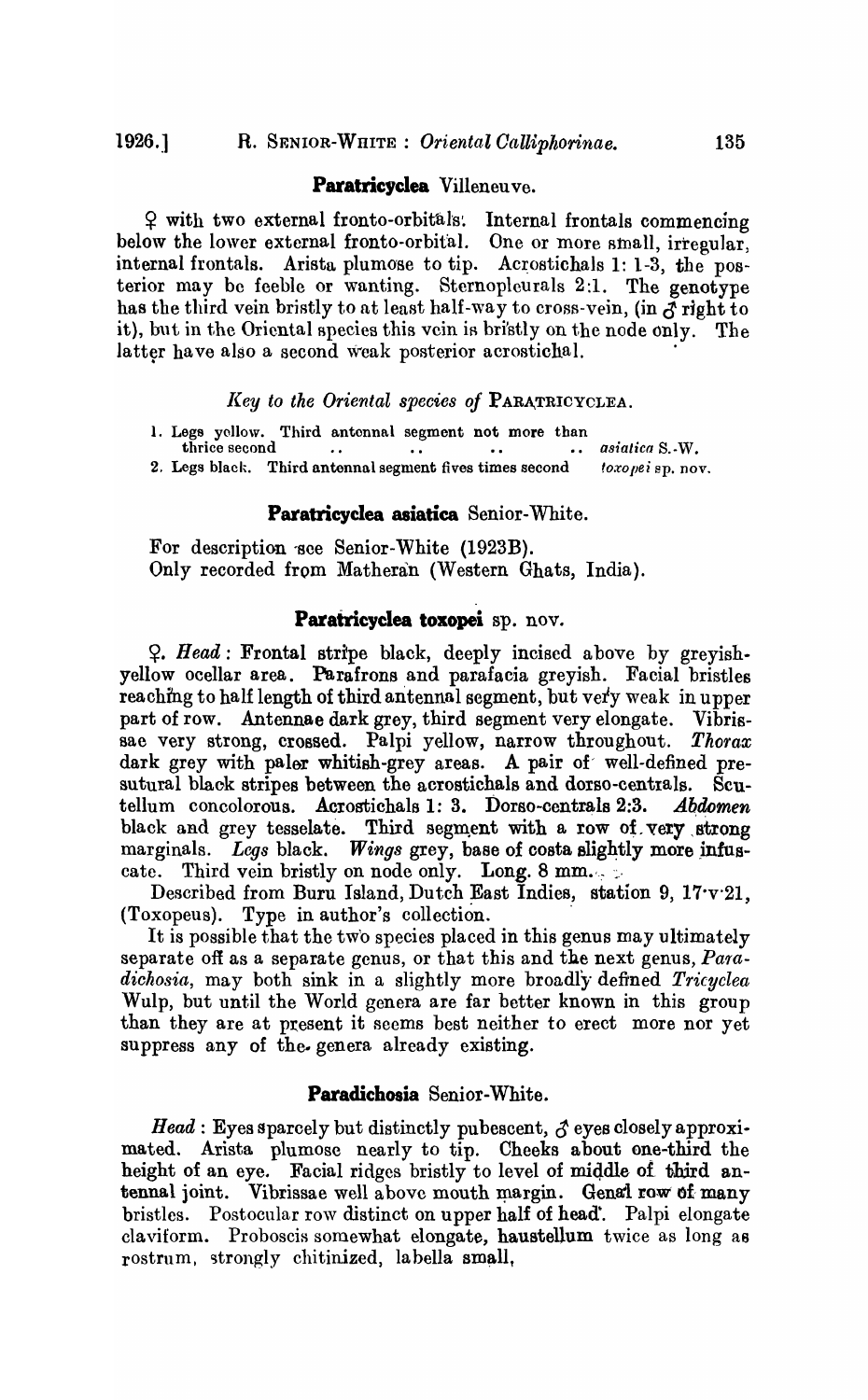$Thorax:$  chaetotaxy-acrostichals  $2:3$ ; dorso-centrals  $2:3$ ; posthumerals 3; humerals 3, notopleurals 2; supra-alars  $2:2$ ; (the posterior weak); intra-alars  $2$ ; post-alars  $3$  (the interior weak); propleural 1, with a decumbent tuft of bristles below it; mesopleuron with hinder marginal fan of about 8, and some hairs along upper margin and upper half of anterior margin; pteropleuron with some weak bristly hairs; sternopleurals  $2:1$ ; hypopleuron with an angled row of about  $8$ ; scutellars, a lightly crossed apical, 3 marginals and a pre-apical pair. *Abdomen:* strong marginals to second apparent segment laterally, and on all of third and fourth segments, the last with irregular discals.

*Wings:* costal spine weak. Vein I bare. Vein III bristly on node only above and below. Squamae bare.

## Paradichosia scutellata Senior-White.

For description see Senior-White (1923A). Only known from the Darjiling District.

## **Booponus** Aldrich.

 $\varphi$  only. Eye small, genae below half its height. Frons one-third of bead-width, the median stripe occupying two-thirds of this. Ocellars strong. Verticals two pairs, the inner convergent. Two small orbitals placed high up, opposite the second and third frontals. Parafrons and paraface covered with small, black hairs which extend over the genae, except in a small clear space near the vibrissae. Vibrissae hardly more than half as far apart as facial ridges at their middle. Face much depressed, receding, parafrons-paraface junction at root of antennae one-third its width' in front of eye. Facial ridges hairy and sharp. Antennae small, arista bare below, pectinate above with short hairs which at longest are barely twice the thickness of the shaft, the basal half of which is very thick. Palpi normal. Proboscis short. *Thorax*: acrostichals 2-3:3. Doso-centrals 2:3. Humerals 3. Interhumerals 1. Posthumerals 2. Presuturals 2. Notopleurals 2. Intra-alars 3. Supra-alars 2. Post-alars 2. Stemopleurals 1:1. *Abdomen* without macrochaetae. Hind edge of all four segments with a row of longer hairs, not conspicuous. Sternal plates uncovered. *Legs:* mid tibia on last fourth with one small bristle on inner side and one on outer front. Hind tibia with two small bristles exteriorly. Wings: fourth vein nearly closing first posterior cell. Third- vein with 9-10 bristles from node. No costal spine. Halteres yellow. Squama and suprasquamal ridge both bare.

## **Booponus intonsus Aldrich.**

~. Wholly light yellow, including tarsi, except a trace of brownish on anterior part of thoracic dorsum. Wings sub-hyaline with yellow veins. Front, face, genae, mesonotum, scutellum, abdomen and femorawith numerous, evenly placed black hairs. Long.  $6\frac{1}{2}$  mm.

Only known from the Philippines, where it has been bred from the foot of the water buffalo.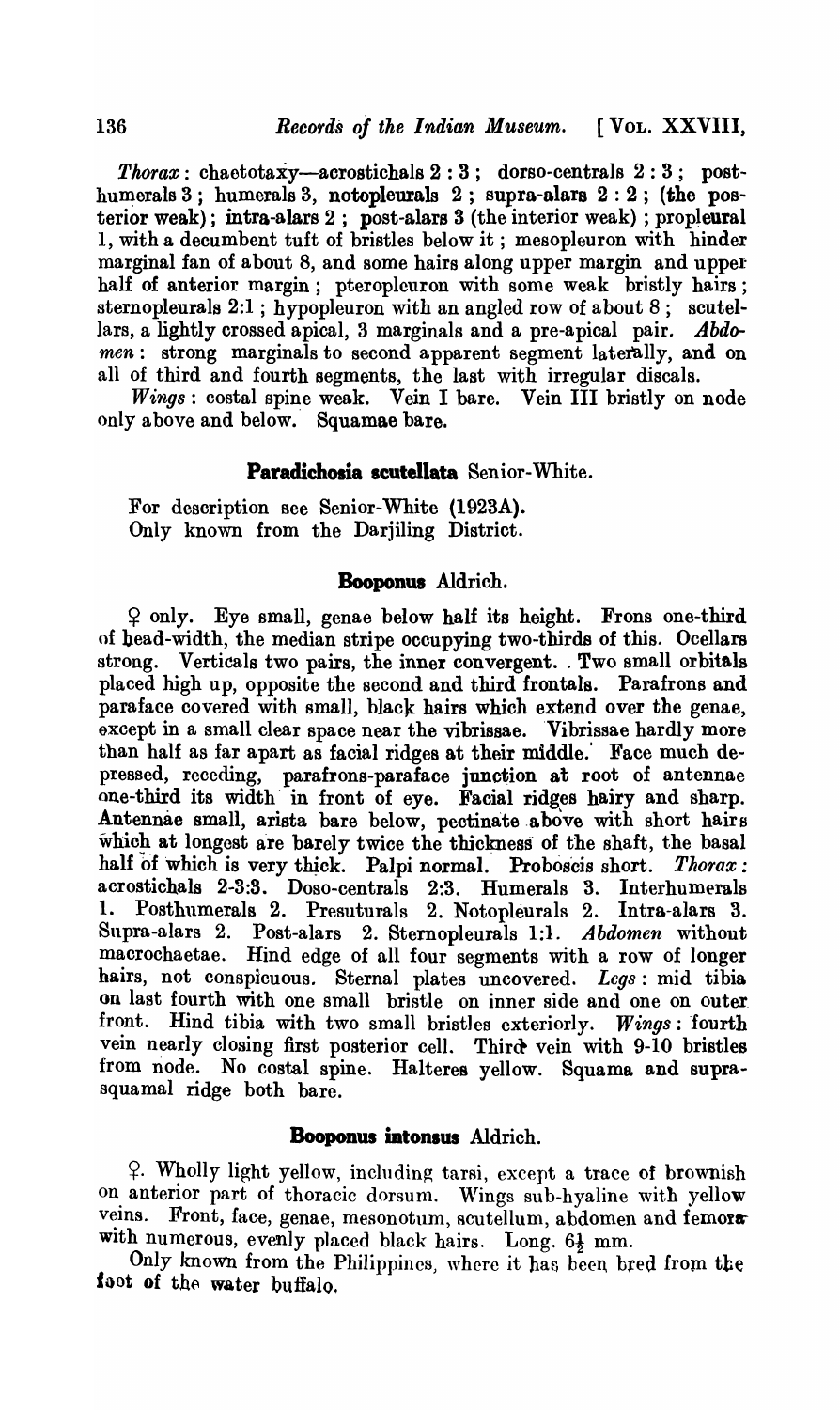## **Bengalia** Robincau-Dcsvoidy.

Anisomyia Wlk.; Ochromyia Macq.

*Head*:  $\delta$  eyes as widely separated as  $\varphi$ , frons one-third of headwidth.  $\varphi$  with two pairs of fronto-orbitals. Clypeus, (pre-labrum, Bezzi), usually large, distinct and outstanding. Vibrissae either at level of, or well above, the epistomal margin, in the latter case associated with a specially strong development of the clypeus. Antennae long, arista strongly plumose to tip. Palpi long, at most weakly claviform. *Thorax* quadrate, often paler at borders than on disc. A prescutellar pair of acrostichals only. Dorso-centrals usually 1-2:4. Sternopleurals 1:1. *Abdomen*: third and fourth segments with marginal macrochaetae. One group of the genus has also a pair of discal macrochaetae on fourth segment. This includes all the African species. *Legs:* front tibia in  $\delta$  in two groups of the genus bears specifically characteristic arrangements of spines. In the third group (with discal macrochaetae on IV), these spines are practically absent, but the hind tibiae then have long fringes of hairs in the  $\delta$  sex, *Sarcophaga-like*. The resemblance to the latter genus is accentuated by the frequent development of a comb-like set of bristles on the lower side of the mid femur on its apical half. *Wings*: third vein bristly at least half way to anterior cross vein.

## *Key to the Oriental species of* BENGALIA.

| 1. Abdomen without discal macrochaetae on fourth segment                                                                    |                        | 2                    |                      |                                    |
|-----------------------------------------------------------------------------------------------------------------------------|------------------------|----------------------|----------------------|------------------------------------|
| Abdomen with discal macrochaetae on fourth segment                                                                          |                        |                      |                      | 7                                  |
| 2. Clypeus strongly projecting, vibrissae far above mouth<br>margin<br>$\ddot{\phantom{a}}$                                 | $\ddot{\phantom{a}}$   |                      |                      | 3                                  |
| Clypeus less strongly projecting, vibrissae level with<br>mouth margin                                                      |                        |                      |                      | 6                                  |
| 3. Large species, front tibia in $\sigma$ variously armed                                                                   |                        |                      | $\ddotsc$            |                                    |
| Small species, front tibia with ? pairs of bristles. $\beta$ abdo-<br>men with two strong spines ventrally on third segment |                        |                      |                      | hastativentris S.-W.               |
| 4. Femora and tibiae yellow                                                                                                 |                        |                      |                      | -5                                 |
| Femora more or less black                                                                                                   | $\ddot{\phantom{a}}$   |                      |                      | jejuna var. quad-<br>rinotata Big. |
| 5. Front tibia with 7 or more spines in one row, 5th longest                                                                |                        |                      |                      | siamensis S.-W.                    |
| Front tibia armed 5:2                                                                                                       |                        | $\ddot{\phantom{a}}$ |                      | $\ldots$ jejuna Fb.                |
| Front tibia armed 3:0                                                                                                       |                        | $\ddot{\phantom{a}}$ |                      | lateralis Macq.                    |
| 6. Femora with black rings                                                                                                  | $\ddot{\phantom{a}}$   | $\ddot{\phantom{a}}$ | $\sim 10^{-10}$      | escheri Bzi.                       |
| Femora all yellowish                                                                                                        | $\ddot{\phantom{a}}$   | $\ddot{\phantom{a}}$ | $\ddot{\phantom{a}}$ | xanthopyga S.-W.                   |
| 7. J hind tibiae shaggily fringed                                                                                           | $\ddot{\phantom{a}}$   | $\ddot{\phantom{a}}$ |                      | <i>varicolor</i> Fb.               |
| & hind tibiae not shaggily fringed                                                                                          |                        | $\ddot{\phantom{a}}$ | $\ddot{\phantom{a}}$ | 8                                  |
| 8. Abdomen usually blackish. Accessory forceps a plain<br>edged plate<br>$\ddot{\phantom{a}}$                               | <b>Allen Community</b> | $\ddot{\phantom{0}}$ | $\ddotsc$            | $bezri$ S. W.                      |
| Abdomen usually yellowish. Accessory forceps bilobed  surcouff S.-W.                                                        |                        |                      |                      |                                    |

#### **Bengalia jejuna** Fabricius.

*Benqalia testacea R.-D. Musca torosa Wied.* 

For description see Senior-White (1923A).

Occurs throughout the plains of India, as far as the Indus. Also in South India and Ceylon in hill localities. I have seen specimens from Siam (Bangkok). In the Madras Agricultural Department collection is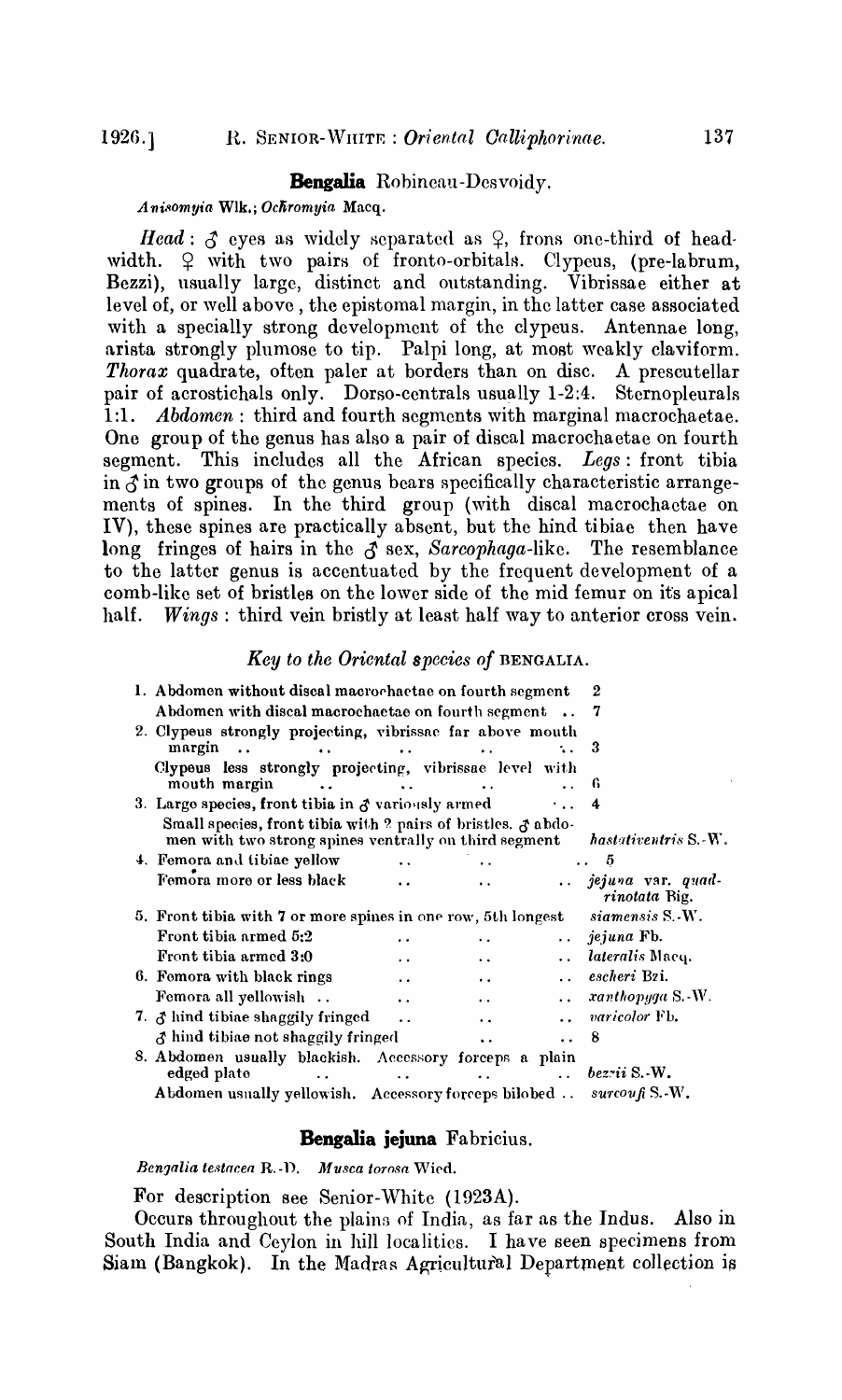a  $\uparrow$ , Coimbatore, 5-vi-14, from pupa in soil (Ramakrishna). This would appear to be the first record of the breeding of any member of the genus. Unfortunately, the puparium has not been preserved.

## **Bengalia jejuna** var. **quadrinotata** Bigot.

*BengaUa quadrinota* Rig.

For description sec Senior-White (1923A).

I have seen every intermediate stage between the type form and the extreme variety. Originally described as a separate species as from Ceylon, further specimens from that island have not come to hand. It is common on the Indo-Gangetic plain right up to the Indus. I have seen specimens from the Madras Presidency as far south as Walayar Forests in Mala bar.

## **Bengalia lateralis** Macquart.

*Musca (Anisomyia) favillacea WIK.*; *Homodexia obscuripennis Big.* 

For description see Senior-White (1923A).

I ha ve seen Indian material of this species from Mussoorie and Naini Tal in the Himalayas to Cochin in S.-W. India. It is also known from Ceylon, Malaya and the Philippines. Walker's synonym is from Celebes.

### **Benga1ia siamensis** Senior-White.

For description see Senior-White (1924). Only known from the type locality in North Siam.

## **Bengalia hastativentris** Senior-White.

For description see Senior-White (1923A). Only known as yet from the Matale District of Ceylon.

## **Bengalia escheri** Bezzi.

*Head:* Frons dull greyish yellow, shortly and sparsely haired. Occiput blackish grey, with a yellow vertical mark. Face grey, a broad black fleck at level of base of antennae. Antennae, third segment yellow, darkened above and on outer side. Palpi yellow, slightly clavate. *Thorax* brownish black, with thick greyish-yellow tomentum, the short pubescence and the bristles all black. Dorsocentrals 1:4. Mesopleurae on lower half with a broad black fleck, broadly white-margined above, and in front and below bounded with a similar fleck above the fore coxae. Pleurae all over fairly long black haired. Scutellum paler (sub-opaque), marginally. *Abdomen* blackish brown, no discal macrochaetae on fourth segment. First segment with a yellow, transparent band, narrowed, but not interrupted, in the middle. Second segment with a similar band on the fore margin, broadly interrupted in the middle. Third segment sometimes with such a band on the fore margin, sometimes all black, like the fourth. The whole abdomen with much white shimmering pollen forming broad bands on the. anterior halves of the segments.  $\delta$  hypopygium black. *Legs* yellow, hird tibiae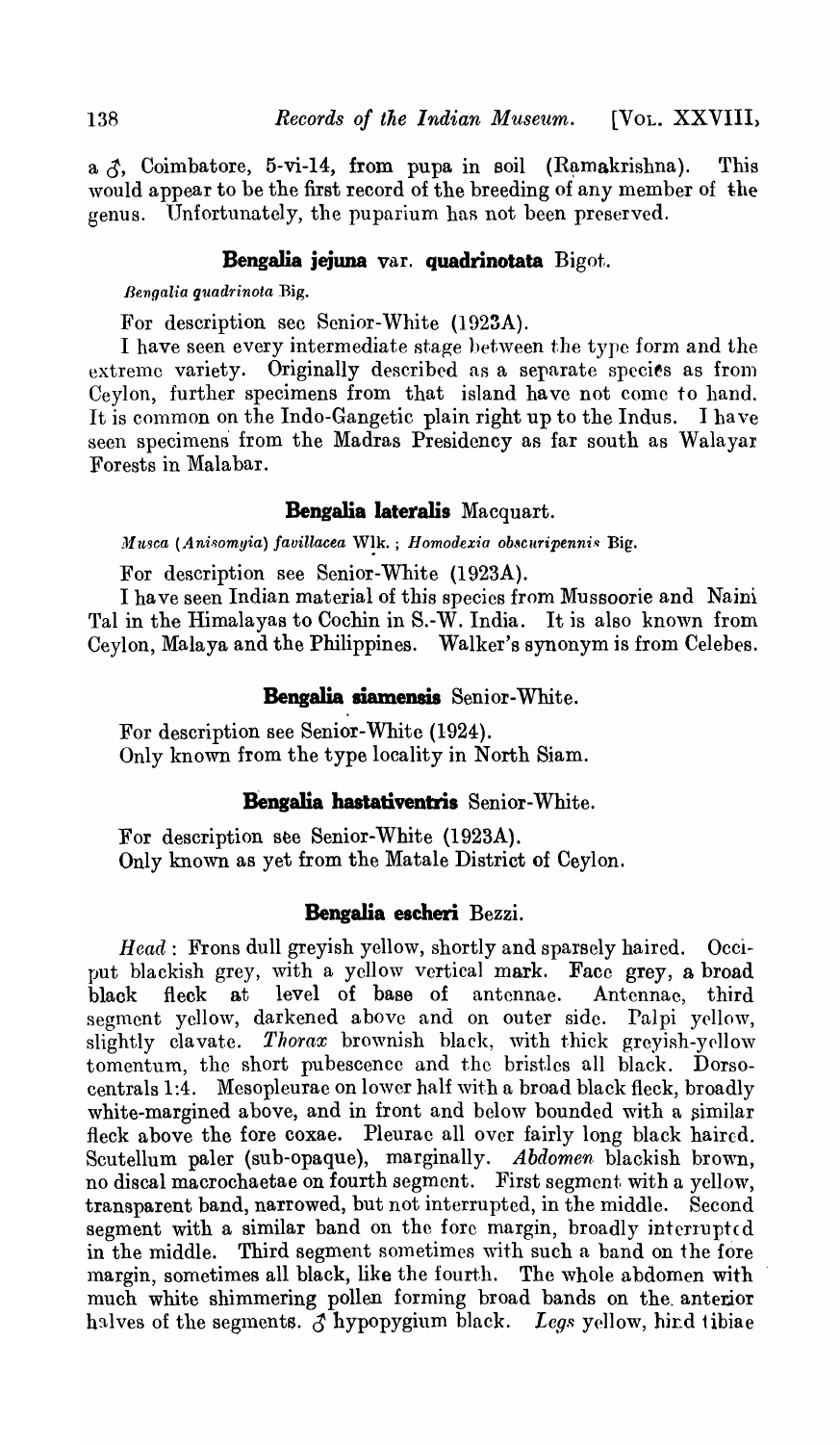whitish, with darker tips. Femora with broad black rings, least developed on the front and most on the mid pair, but sometimes not distinct on any pair of legs.  $\delta$  front tibia with 6-7 strong bristles, mid femora with apical 'comb' of spines very strongly developed.  $\sigma$  hind femora shortly but thickly haired, hiud tibiae with short, rather closely-set pubescence. Wings considerably darkened, base and fore margin somewhat yellowish. Long. 14-15 mm.

Described from Formosa, it is also found on the Khasia and Garo Hills in Assam.

## **Bengalia xanthopyga** Senior-White.

For description see Senior-White (1924). Described from Singapore and the Philippines.

## **Bengalia bezzii** Senior-White.

For description see Senior-White (1923A).

Originally described from Ceylon, occurs throughout the plains of India from the extreme south of the Peninsula to the Indus. Sixty-five per cent of the collection of the Madras Agricultural Department in this group proved to consist of this generally not very common species. From notes by Isaac in this collection this species shares the habits of the larger ones of preying on ant pupae. The Cherat specimens I have seen are twice the normal size, and with their pale yellow abdomen are superficially quite unlike the general form of the species *(vide* Senior-White 1924), but the  $\beta$  genitalia are identical.

## **Bengalia surcoufi** Senior-White.

For description see Senior-White (1923A).

A Himalayan species, extending at least as far west as Debra Dun, and eastwards onto the Khasia Hills in Assam. Also found in the Western Ghats (Matheran).

## **Bengalia varicolor** Fabricius.

*Bengalia latro* Meij.

For description see Senior-White (1923A) as *latro* Meij.

The type form is browner and smaller than the blackish form described as a separate species by de Meijère, but the  $\delta$  genitalia prove the conspecificness.

Known from South India, Ceylon, Java, the Philippines and Formosa.

#### **ZODochroa dioc1ea** Wlk.

The name of this species should be deleted from the Oriental List. I am greatly indebted to Major E. E. Austen for the following information. *Musca dioclea*, Wlk. List. Dept. B. M., iv, 869. (1849), was des. cribed from an unknown locality (given by Walker, *loc. cit.*, as " ?"). What *may* be the type is now a badly damaged specimen, minus abdomen, proboscis and palpi, and devoid of all legs, except the front femur and tibia on the right hand side. The wings agree fairly well with Walker's